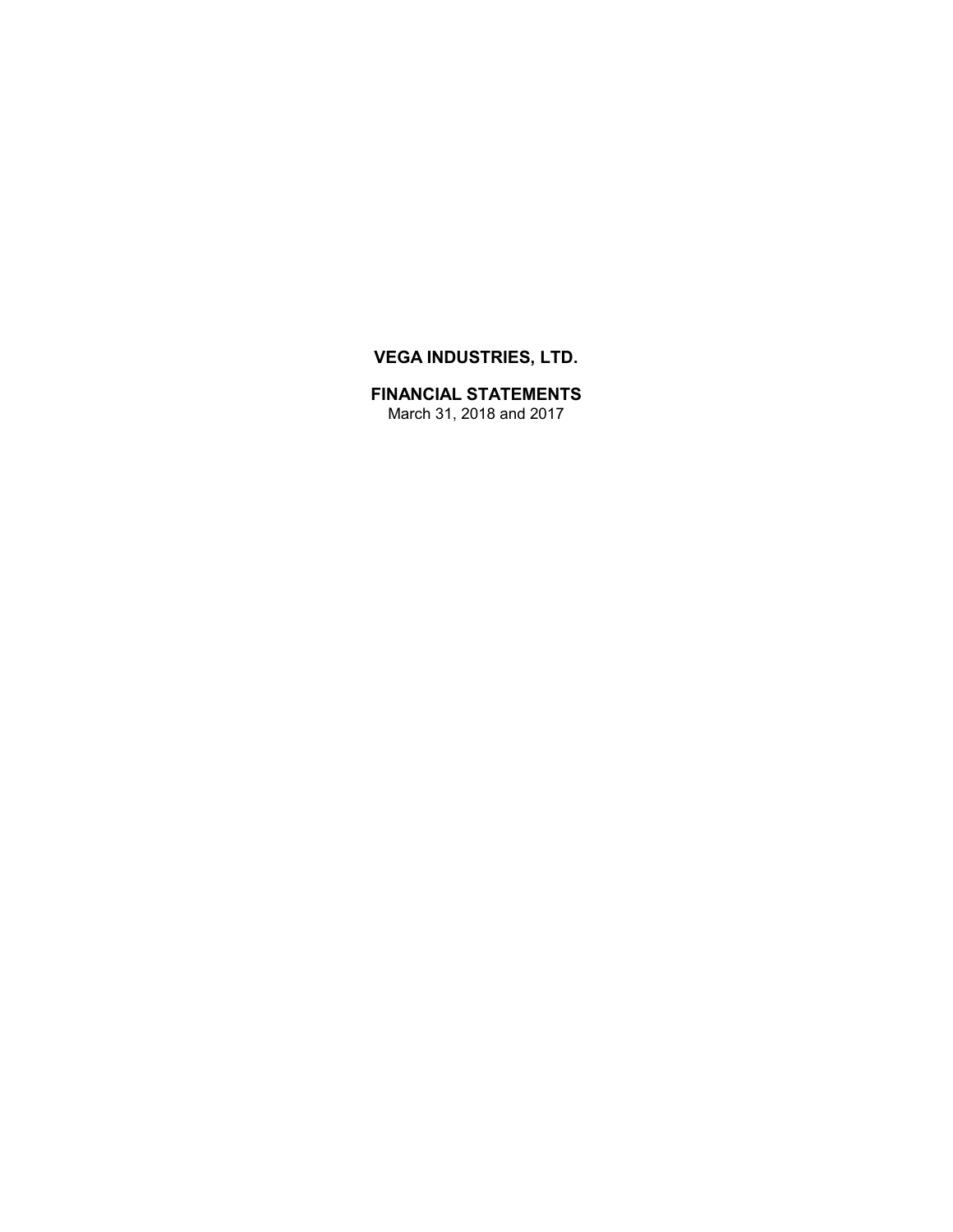# VEGA INDUSTRIES, LTD. Nashville, Tennessee

FINANCIAL STATEMENTS March 31, 2018 and 2017

## **CONTENTS**

| <b>FINANCIAL STATEMENTS</b> |  |
|-----------------------------|--|
|                             |  |
|                             |  |
|                             |  |
|                             |  |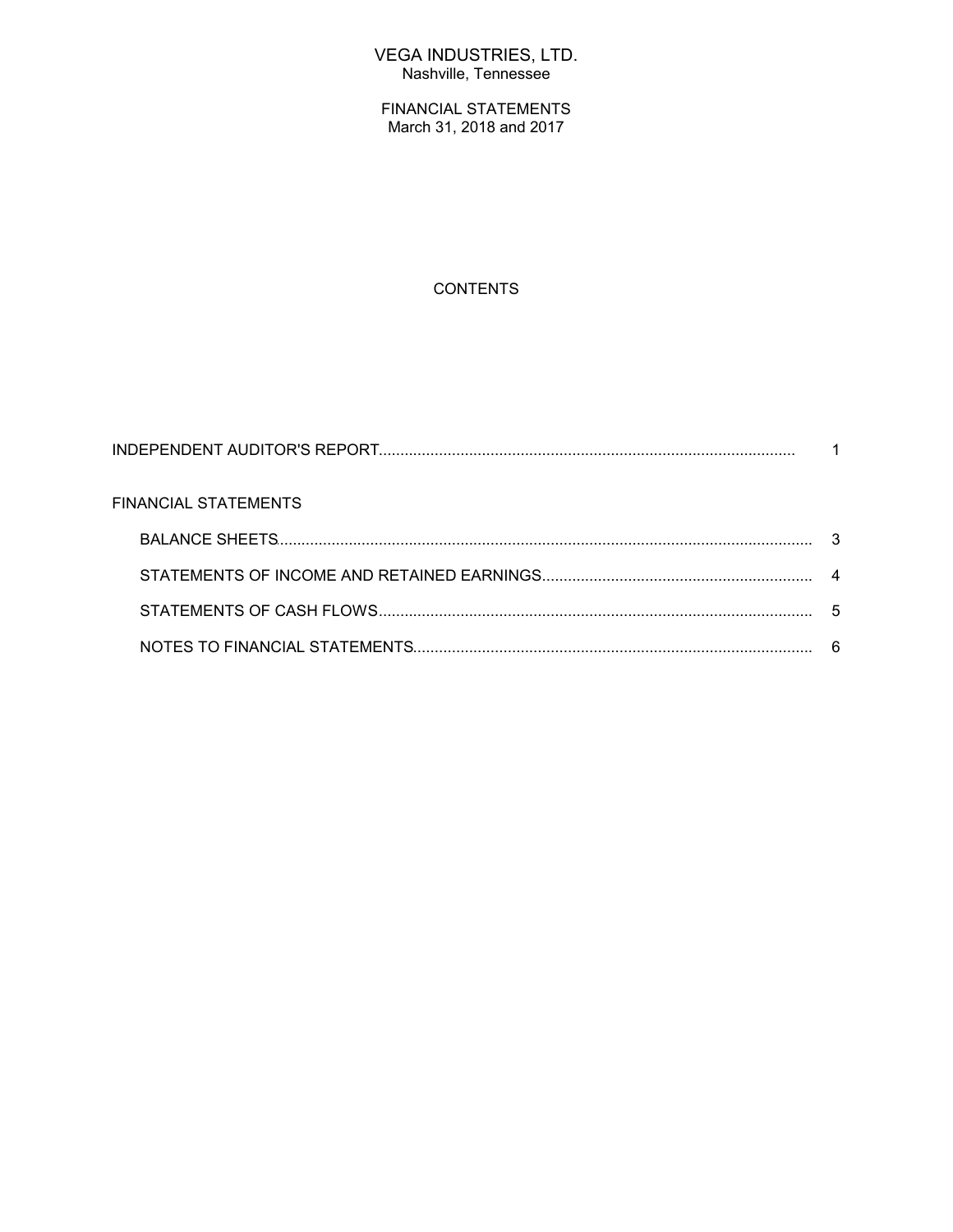

**Crowe Horwath LLP** Independent Member Crowe Horwath International

### INDEPENDENT AUDITOR'S REPORT

Board of Directors Vega Industries, Ltd. Nashville, Tennessee

#### **Report on the Financial Statements**

We have audited the accompanying financial statements of Vega Industries, Ltd., which comprise the balance sheets as of March 31, 2018 and 2017, and the related statements of income and retained earnings, and cash flows for the years then ended, and the related notes to the financial statements.

#### *Management's Responsibility for the Financial Statements*

Management is responsible for the preparation and fair presentation of these financial statements in accordance with accounting principles generally accepted in the United States of America; this includes the design, implementation, and maintenance of internal control relevant to the preparation and fair presentation of financial statements that are free from material misstatement, whether due to fraud or error.

#### *Auditor's Responsibility*

Our responsibility is to express an opinion on these financial statements based on our audits. We conducted our audits in accordance with auditing standards generally accepted in the United States of America. Those standards require that we plan and perform the audit to obtain reasonable assurance about whether the financial statements are free from material misstatement.

An audit involves performing procedures to obtain audit evidence about the amounts and disclosures in the financial statements. The procedures selected depend on the auditor's judgment, including the assessment of the risks of material misstatement of the financial statements, whether due to fraud or error. In making those risk assessments, the auditor considers internal control relevant to the entity's preparation and fair presentation of the financial statements in order to design audit procedures that are appropriate in the circumstances, but not for the purpose of expressing an opinion on the effectiveness of the entity's internal control. Accordingly, we express no such opinion. An audit also includes evaluating the appropriateness of accounting policies used and the reasonableness of significant accounting estimates made by management, as well as evaluating the overall presentation of the financial statements.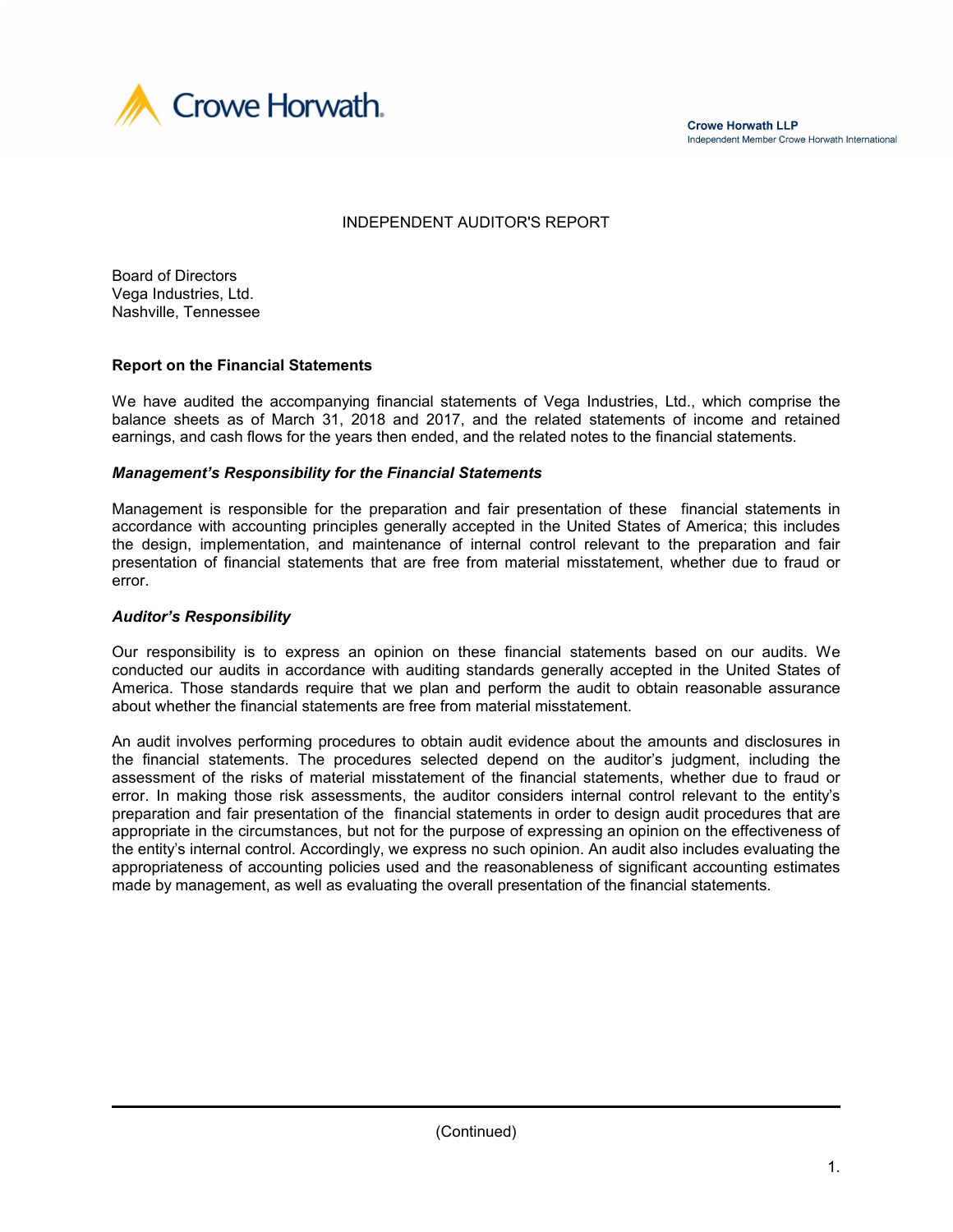We believe that the audit evidence we have obtained is sufficient and appropriate to provide a basis for our audit opinion.

#### *Opinion*

In our opinion, the financial statements referred to above present fairly, in all material respects, the financial position of Vega Industries, Ltd. as of March 31, 2018 and 2017, and the results of its operations and its cash flows for the years then ended in accordance with accounting principles generally accepted in the United States of America.

Crowe Hoswath LLP

Crowe Horwath LLP

Franklin, Tennessee May 8, 2018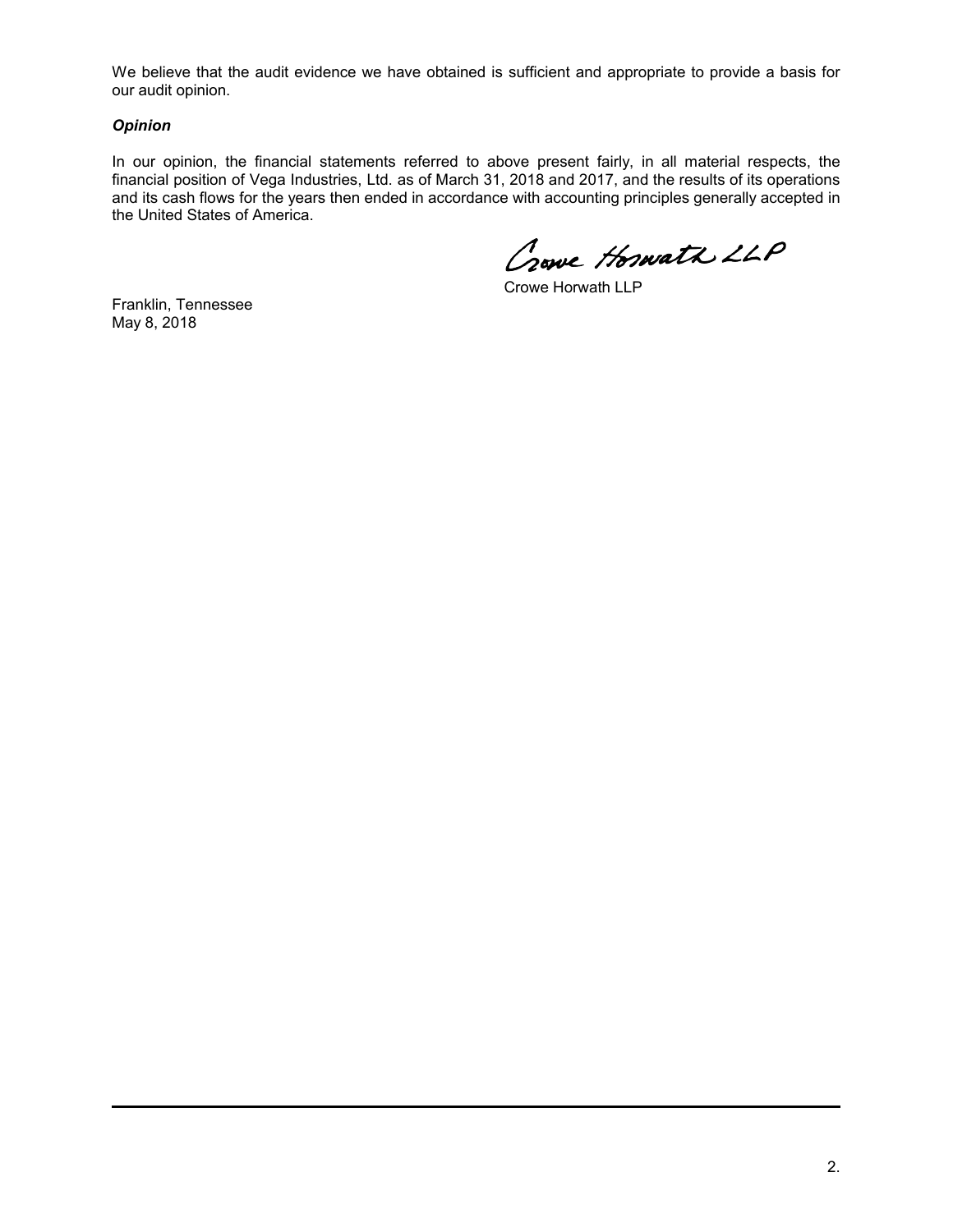### VEGA INDUSTRIES, LTD. BALANCE SHEETS March 31, 2018 and 2017

|                                                                  |    | 2018              | 2017              |
|------------------------------------------------------------------|----|-------------------|-------------------|
| <b>ASSETS</b>                                                    |    |                   |                   |
| <b>Current assets</b>                                            |    |                   |                   |
| Cash and cash equivalents                                        | \$ | 953,162           | \$<br>1,347,884   |
| Accounts receivables                                             |    | 10,090,160        | 8,306,646         |
| Related party receivables (Note 4)                               |    | 90,796            | 236,533           |
| Inventories                                                      |    | 12,655,305        | 12,030,345        |
| Note receivable - related party (Note 4)<br>Other current assets |    | 298,880<br>73,973 | 995,917<br>67,703 |
| Deferred income taxes (Note 3)                                   |    | 586               | 1.048             |
|                                                                  |    | 24,162,862        | 22,986,076        |
|                                                                  |    |                   |                   |
| Fixed assets, net (Note 2)                                       |    | 33,476            | 56,606            |
| Other assets                                                     |    | 15,197            | 15,197            |
|                                                                  |    |                   |                   |
|                                                                  | S. | 24,211,535        | \$<br>23,057,879  |
| <b>LIABILITIES AND STOCKHOLDER'S EQUITY</b>                      |    |                   |                   |
| <b>Current liabilities</b>                                       |    |                   |                   |
| Accounts payable - related parties (Note 4)                      | \$ | 22,858,201        | \$<br>21,557,264  |
| <b>Customer advances</b>                                         |    |                   | 215,203           |
| Income taxes payable                                             |    | 56,600            | 1,518             |
| Accrued expenses                                                 |    | 127,569           | 222,910           |
|                                                                  |    | 23,042,370        | 21,996,895        |
| Long-term liabilities                                            |    |                   |                   |
| Deferred income taxes - long-term (Note 3)                       |    | 6,103             | 14,187            |
| Stockholder's equity                                             |    |                   |                   |
| Common stock, \$1 par value; 50,000 shares authorized, issued    |    |                   |                   |
| and outstanding                                                  |    | 50,000            | 50,000            |
| Retained earnings                                                |    | 1,113,062         | 996,797           |
|                                                                  |    | 1,163,062         | 1,046,797         |
|                                                                  |    | 24,211,535        | \$<br>23,057,879  |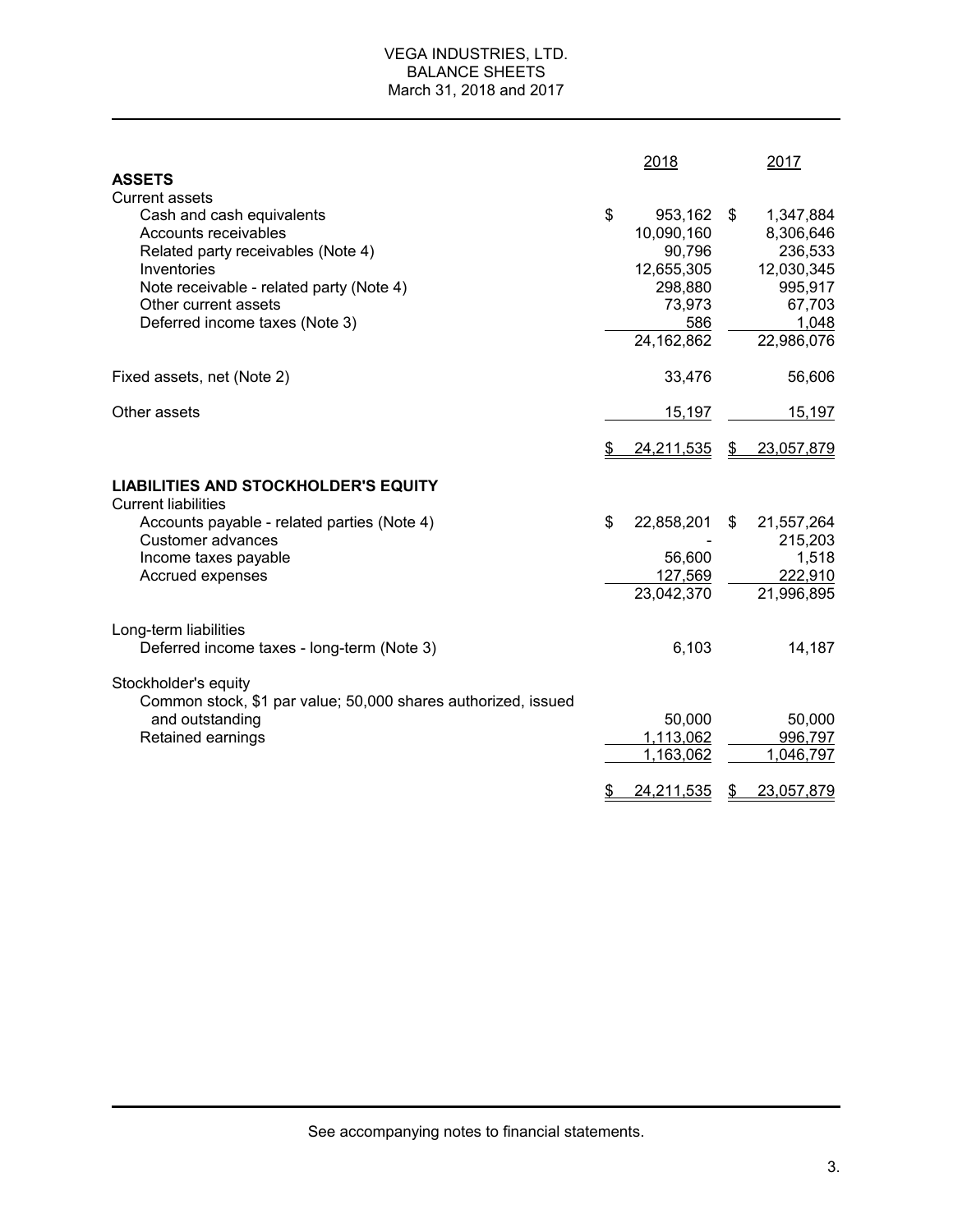### VEGA INDUSTRIES, LTD. STATEMENTS OF INCOME AND RETAINED EARNINGS Years ended March 31, 2018 and 2017

|                                                                      | 2018                         | 2017                  |
|----------------------------------------------------------------------|------------------------------|-----------------------|
| Sales, net of returns and discounts                                  | \$<br>36,182,240             | \$<br>36,698,516      |
| Cost of sales                                                        | 33,377,636                   | 34,411,428            |
| <b>Gross profit</b>                                                  | 2,804,604                    | 2,287,088             |
| Selling, general, and administrative expenses                        | 2,651,224                    | 2,279,378             |
| Income from operations                                               | 153,380                      | 7,710                 |
| Other income                                                         | <u>18,150</u>                |                       |
| Income before income tax expense (benefit)                           | 171,530                      | 7,710                 |
| Federal and state income tax expene (benefit)<br>Current<br>Deferred | 61,708<br>(6, 443)<br>55,265 | 3,049<br>593<br>3,642 |
| Net income                                                           | 116,265                      | 4,068                 |
| Retained earnings at beginning of year                               | 996,797                      | 992,729               |
| Retained earnings at end of year                                     | \$<br>1,113,062              | \$<br>996,797         |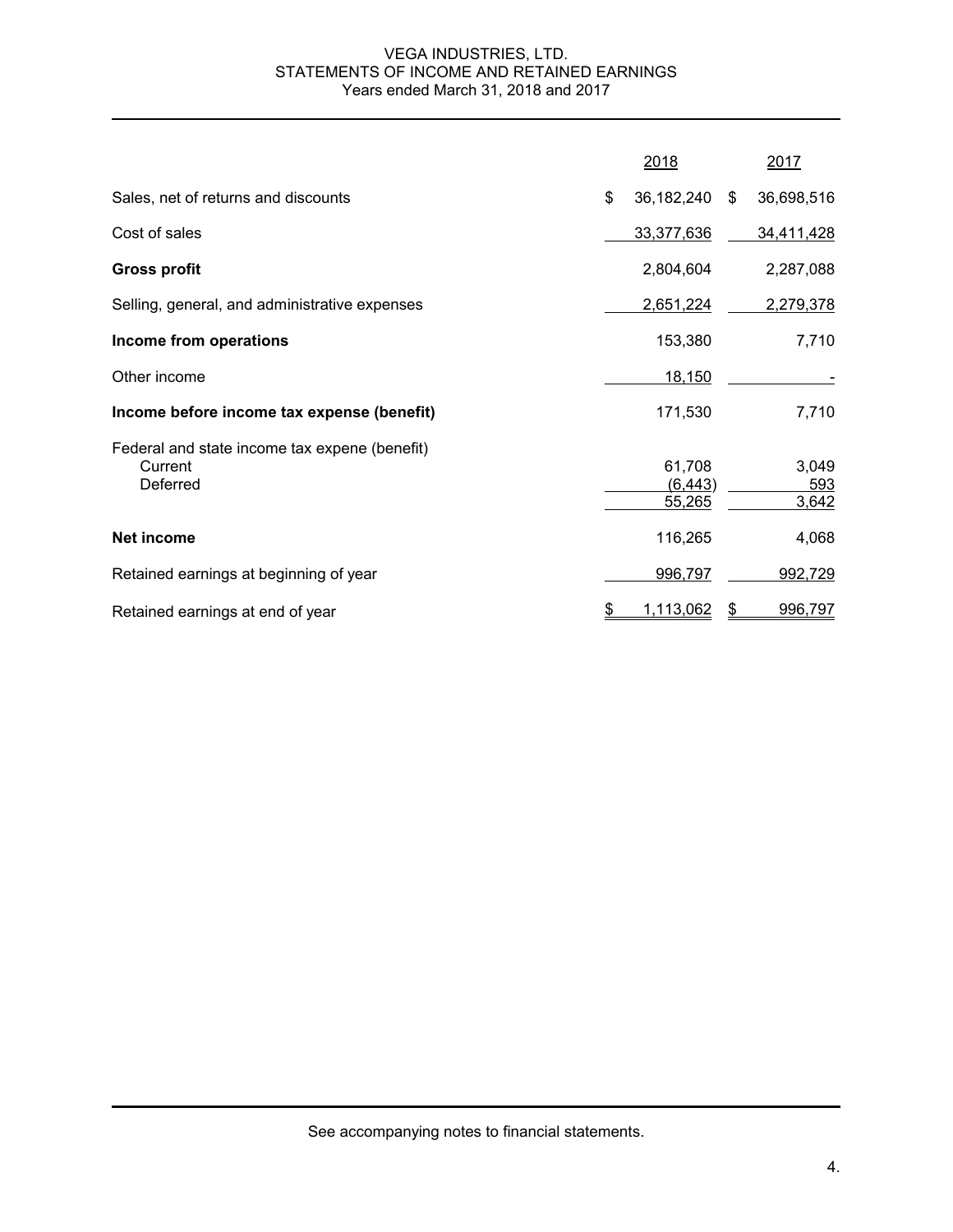#### VEGA INDUSTRIES, LTD. STATEMENTS OF CASH FLOWS Years ended March 31, 2018 and 2017

|                                                                                    | 2018          |    | 2017        |
|------------------------------------------------------------------------------------|---------------|----|-------------|
| Cash flows from operating activities                                               |               |    |             |
| Net income                                                                         | \$<br>116,265 | \$ | 4,068       |
| Adjustments to reconcile net income to net cash from<br>operating activities       |               |    |             |
| Depreciation                                                                       | 22,362        |    | 29,624      |
| Deferred taxes                                                                     | (6, 443)      |    | 593         |
| Loss on disposal of fixed assets                                                   | 1,969         |    |             |
| Changes in assets and liabilities                                                  |               |    |             |
| Accounts receivable                                                                | (1,783,514)   |    | 3,297,473   |
| Inventories                                                                        | (624, 960)    |    | 1,756,977   |
| Related party receivable                                                           | 145,737       |    | (236, 533)  |
| Other current assets                                                               | (6,270)       |    | (25, 429)   |
| Refundable income taxes                                                            |               |    | 1,491       |
| Other assets                                                                       |               |    | (13, 985)   |
| Accounts payable- related parties                                                  | 1,300,937     |    | (5,016,833) |
| Accrued expenses                                                                   | (95, 341)     |    | (198, 365)  |
| Income taxes payable                                                               | 53,903        |    | 1,518       |
| Customer advances                                                                  | (215, 203)    |    | 199,930     |
| Net cash from operating activities                                                 | (1,090,558)   |    | (199, 471)  |
| Cash flows from investing activities                                               |               |    |             |
| Purchase of fixed assets                                                           | (1,201)       |    |             |
| Receipts (advance) on notes receivable - related party                             | 697,037       |    | (288, 286)  |
| Net cash from investing activities                                                 | 695,836       |    | (288, 286)  |
| Net change in cash and cash equivalents                                            | (394, 722)    |    | (487, 757)  |
| Cash and cash equivalents at beginning of year                                     | 1,347,884     |    | 1,835,641   |
| Cash and cash equivalents at end of year                                           | \$<br>953,162 | S  | 1,347,884   |
| Supplemental disclosures of cash flow information<br>Cash paid during the year for |               |    |             |
| Interest                                                                           | \$            |    |             |
| Income taxes                                                                       | 5,500         |    |             |
|                                                                                    |               |    |             |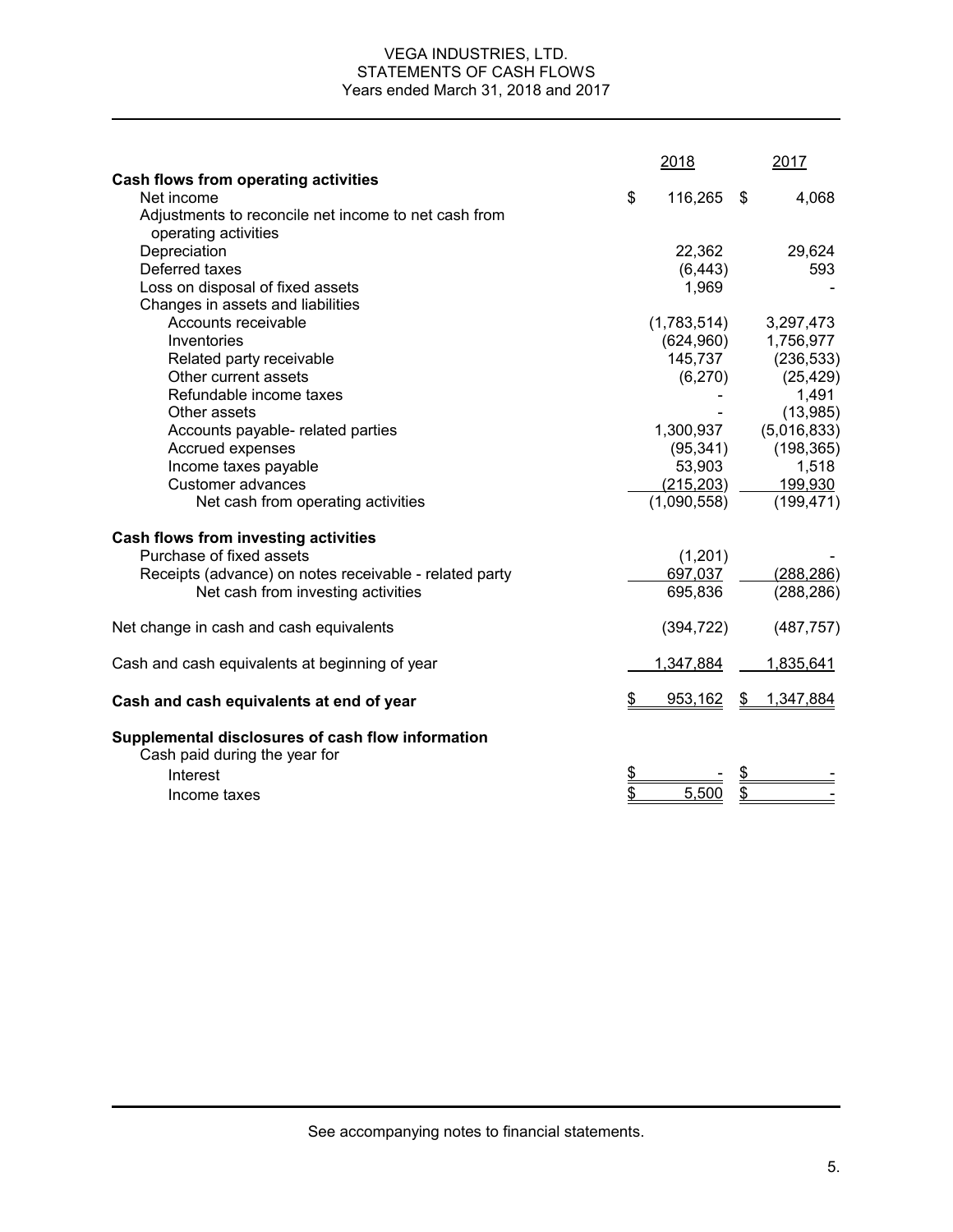### **NOTE 1 - SUMMARY OF SIGNIFICANT ACCOUNTING POLICIES**

Business Description: Vega Industries, Ltd. (the "Company") is a C-Corporation primarily engaged in the distribution of grinding media and related products to customers in the United States and abroad. The Company was incorporated in the state of Delaware in November 2001. The Company is a wholly-owned subsidiary of Vega Industries, Ltd., a United Kingdom corporation ("Vega UK").

Cash and Cash Equivalents: For the purpose of the statement of cash flows, cash includes cash and cash equivalents with original maturities of 90 days or less.

Revenue Recognition: Revenue from the sale of products is recognized when the products are shipped to customers.

Inventories: Inventories, which consist primarily of grinding media, are stated at the lower of cost or market, with cost determined by the average cost method, which approximates the first-in, first-out method.

Fixed Assets: Fixed assets are stated at cost. Expenditures for betterments and improvements are capitalized and expenditures for normal repair and maintenance are expensed as incurred. The Company provides for depreciation of fixed assets using the straight-line method over the estimated useful lives of the assets. Depreciation expense amounted to \$22,362 and \$29,624 for the years ended March 31, 2018 and 2017, respectively.

Income Taxes: The Company accounts for income tax expense using the liability method. Current expense represents the estimated tax obligation per the income tax return, and deferred expense represents the change in the estimated future tax effects of temporary differences and carryforwards. Deferred tax assets and liabilities are computed by applying enacted income tax rates to the expected reversals of temporary differences between financial reporting and income tax reporting, and by considering carryforwards for operating losses and tax credits. A valuation allowance adjusts deferred tax assets to the net amount that is more likely than not to be realized.

The Company recognizes a tax position as a benefit only if it is more likely than not the tax position would be sustained in a tax examination, with a tax examination being presumed to occur. The amount recognized will be the largest amount of tax benefit that is greater than 50% likely of being realized on examination. For tax positions not meeting the more-likely-than-not test, no tax benefit will be recorded. Management is not aware of any uncertain tax positions at March 31, 2018.

The Company's major tax jurisdictions are the United States federal and various state jurisdictions. The Company does not expect the total amount of unrecognized tax benefits to significantly change in the next 12 months.

The Company would recognize interest and/or penalties related to income tax matters in other expenses. The company recognized no interest or penalties for the years ending March 31, 2018 and 2017.

Accounts Receivable: The Company accounts for accounts receivable based on the amounts billed to customers. Most billings and past due receivables are determined based on contractual terms. The Company does not accrue interest on any of its accounts receivable.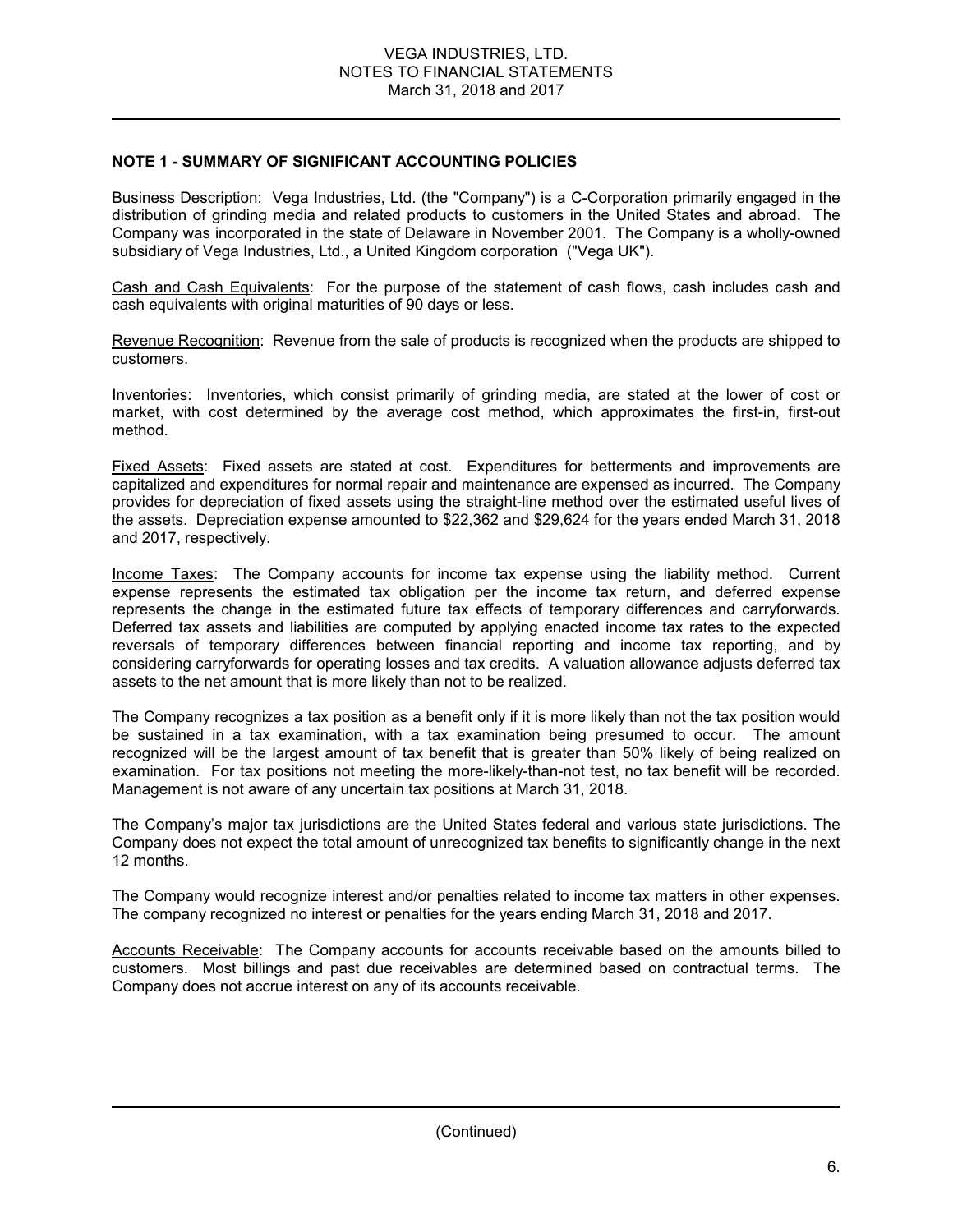### **NOTE 1 - SUMMARY OF SIGNIFICANT ACCOUNTING POLICIES** (Continued)

Allowance for Doubtful Accounts: The allowance for doubtful accounts is determined by management based on the Company's historical losses, specific customer circumstances, and general economic conditions. Periodically, management reviews accounts receivable and adjusts the allowance based on current circumstances and charges off uncollectible receivables when all attempts to collect have failed. Management has not recorded an allowance for doubtful accounts at March 31, 2018 and 2017, as they believe all amounts to be collectible.

Use of Estimates: The preparation of financial statements in conformity with accounting principles generally accepted in the United States of America requires management to make estimates and assumptions that affect the reported amounts of assets and liabilities and disclosure of contingent assets and liabilities at the date of the financial statements and the reported amounts of revenues and expenses during the reporting period. Actual results could differ from those estimates.

Concentration of Credit Risk: Financial instruments that potentially subject the Company to concentrations of credit risk consist principally of cash on deposit and accounts receivable from customers. The Company's cash deposits are primarily in financial institutions in Tennessee and may at times exceed federally insured amounts. Concentrations of credit risk with respect to accounts receivable are limited to customers primarily in the industry in which the Company is engaged. The Company performs ongoing credit evaluations of its customers' financial conditions and generally requires no collateral from its customers.

Advertising Costs: The Company expenses advertising costs as incurred. Advertising costs for the years ended March 31, 2018 and 2017 were \$22,336 and \$14,099, respectively.

Reclassifications: Certain prior year amounts have been reclassified to conform with the current year presentation. These reclassifications had no effect on net income or stockholder's equity.

Translation of Foreign Currency: The Company sells products to several nondomestic customers. Foreign currency transaction gains and losses (transactions denominated in a currency other than local currency) are generally included in selling, general and administrative expenses, and resulted in gains (losses) of \$(45,484) and \$159,361 for the years ending March 31, 2018 and 2017, respectively.

Subsequent Events: Management has performed an analysis of the activities and transactions subsequent to March 31, 2018 to determine the need for any adjustments or disclosures for the year then ended. Management has performed their analysis through May 8, 2018, the date the financial statements were available to be issued.

#### **NOTE 2 - FIXED ASSETS**

Fixed assets consists of the following:

|                                | 2018          |   | 2017       |
|--------------------------------|---------------|---|------------|
| Equipment                      | \$<br>163,347 | S | 163,347    |
| Computer equipment             | 17,801        |   | 18,569     |
| Automobiles                    | 75,625        |   | 75,625     |
|                                | 256,773       |   | 257,541    |
| Less: accumulated depreciation | (223, 297)    |   | (200, 935) |
|                                | 33,476        |   | 56,606     |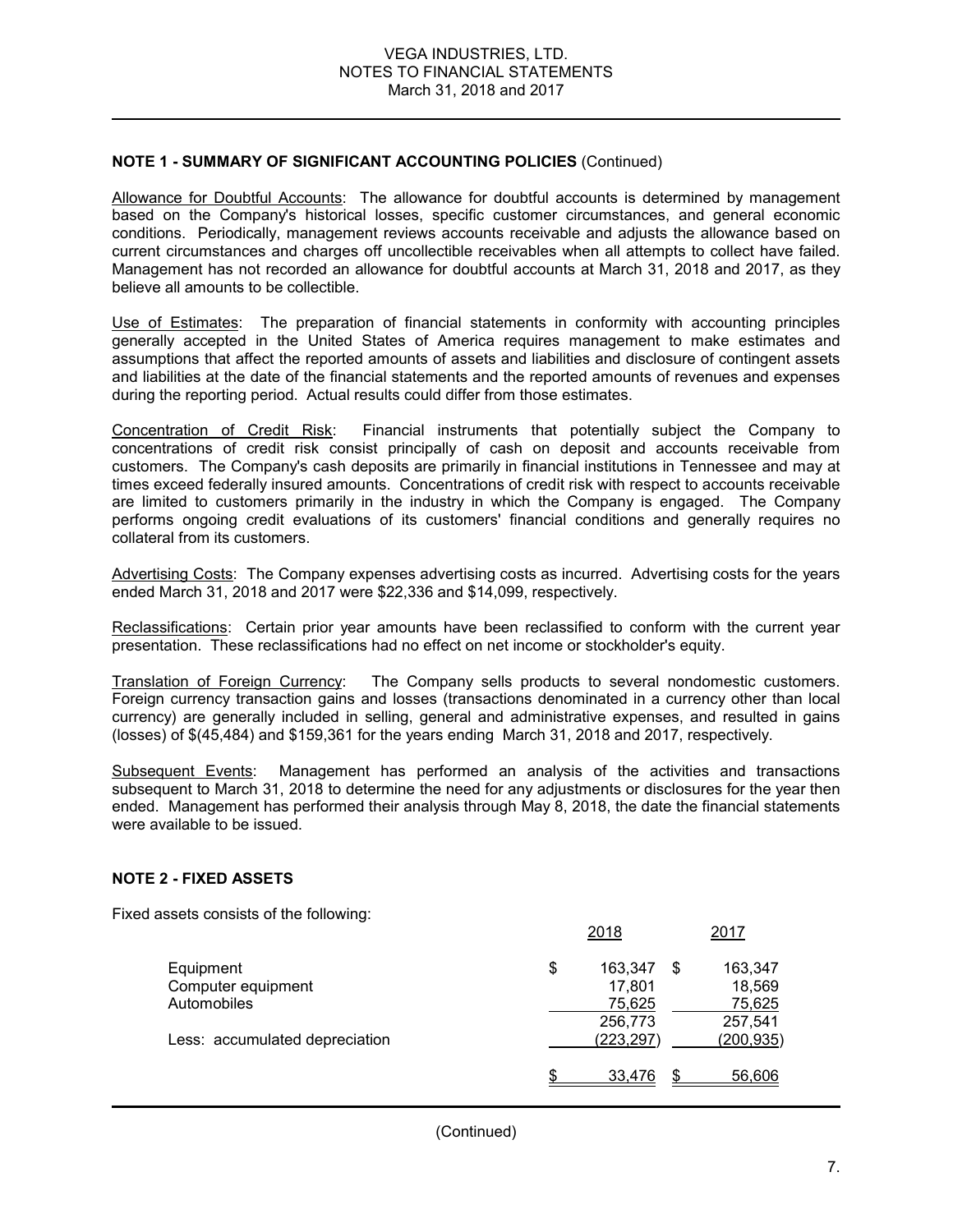## **NOTE 3 - INCOME TAXES**

The provision (benefit) for income taxes consists of the following:

|              | 2018         | 2017        |
|--------------|--------------|-------------|
| Current      |              |             |
| Federal      | \$<br>59,708 | 2,507<br>\$ |
| <b>State</b> | 2,000        | 542         |
|              | 61,708       | 3,049       |
| Deferred     |              |             |
| Federal      | (6, 777)     | 840         |
| <b>State</b> | 334          | (247)       |
|              | (6, 443)     | 593         |
|              | \$<br>55,265 | 3,642<br>\$ |

The composition of the deferred tax assets (no valuation allowance considered necessary) and liabilities in the accompanying balance sheets is as follows:

|                                        | 2018           | 2017            |
|----------------------------------------|----------------|-----------------|
| Current<br>Capitalized inventory costs | \$<br>586<br>S | 1,048           |
| Long-term                              |                |                 |
| Depreciation                           | (6, 103)       | (14,187)        |
|                                        | (5,517)        | <u>(13,139)</u> |

### **NOTE 4 - RELATED PARTY TRANSACTIONS**

The Company purchases its inventory from Vega Industries (Middle East) F.Z.C. (Vega ME), which is a related party through common ownership and controlling interest. Purchases from related parties were \$34,065,822 and \$34,555,956 for the years ended March 31, 2018 and 2017, respectively.

Amounts due (to) from related companies were as follows:

|                                |  | 2018           | 2017                          |
|--------------------------------|--|----------------|-------------------------------|
| Accounts Receivable<br>Vega ME |  | 90.796 \$      | 236,533                       |
| Accounts Payable<br>Vega ME    |  |                | $(22,858,201)$ $(21,557,264)$ |
| Net related party payables     |  | (22, 767, 405) | \$ (21,320,731)               |

The Company had a note receivable of \$298,880 and \$995,917 for the years ended March 31, 2018 and 2017, respectively, due from Vega ME. The note receivable is unsecured and is non-interest bearing. The note is due on demand and is classified as current.